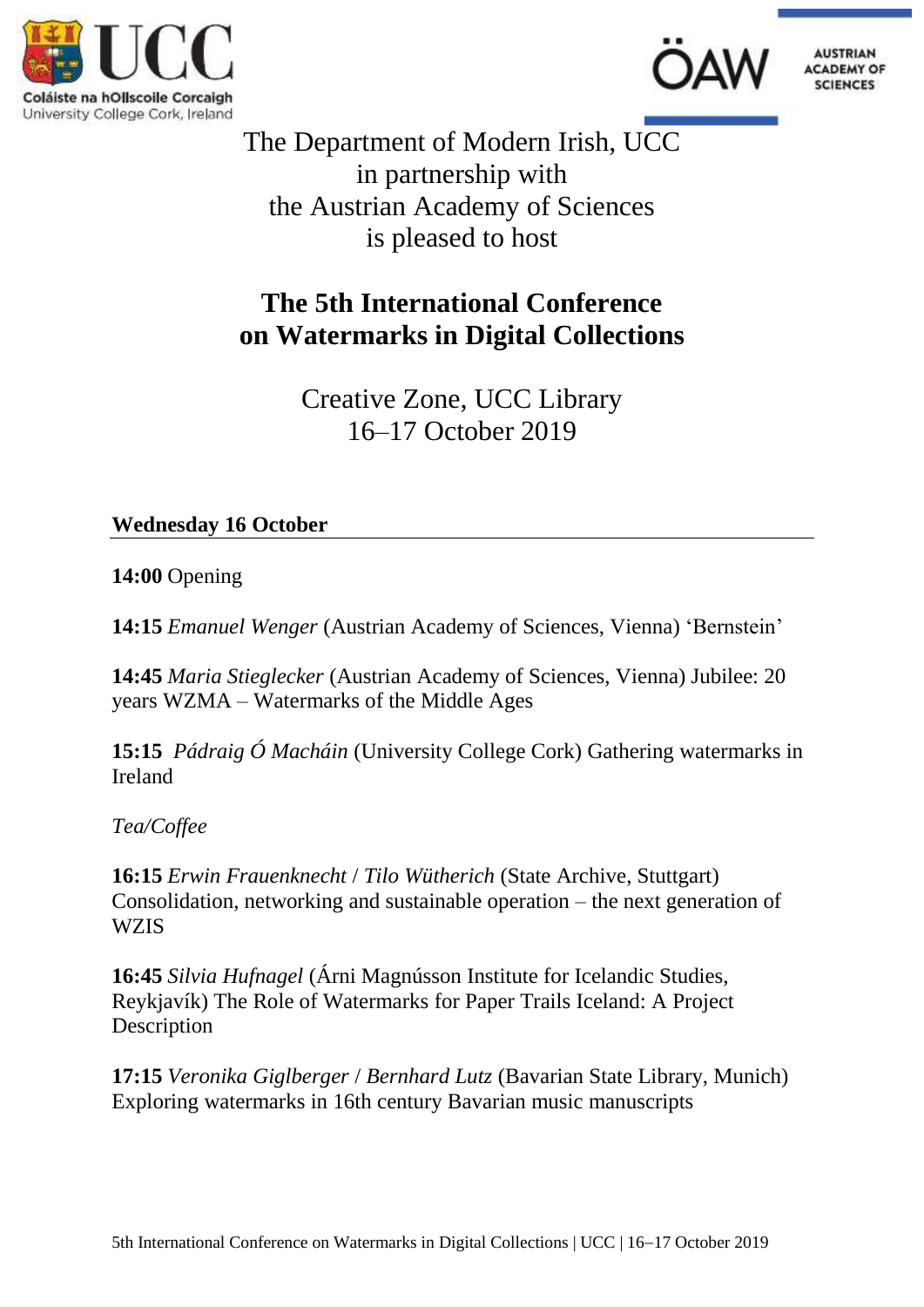## **Thursday 17 October**

**09:00** *Louise O'Connor* (National Library of Ireland, Dublin) 17th-century watermarks in the Genealogical Office MSS of the National Library of Ireland

**09:30** *Annelies van Hoesel* (Rijksmuseum Amsterdam) Watermarks visualised: exploring the paths towards a digital collection of watermarks in the Rijksmuseum collection

**10:00** *Giles Bergel* (Visual Geometry Group, University of Oxford) Computer vision for watermark studies: recognition by instance and type

### *Tea/Coffee*

**11:00** *Mikhail Zhizhin* / *Elena Ukhanova* (Space Research Institute of the Russian Academy of Sciences / State Historical Museum, Moscow) The first all-Russian database of watermarks: the development of new methods for image processing and identification of interrelated groups of manuscripts

**11:30** *Ourania Kanakari* (General State Archives of Greece, Athens) The Digital Watermark Collection of the General State Archives of Greece (G.S.A): recording watermarks, considering paper manufacture and use in the newly established Greek state

**11:50** *Maria Giannikou* (General State Archives of Greece, Athens) The Digital Watermark Collection of the General State Archives of Greece (G.S.A): repertory, classification and origin of the early 19<sup>th</sup>-century watermarks

**12:15** *Ilaria Pastrolin* (École Nationale des Chartes, Paris), Project: 'Filigranes pour tous', two years later: A prototype of the watermark ID app

#### *Lunch break*

**14:00** *Ingelise Nielsen* (KADK School of Conservation, Copenhagen) To be or not to be a watermark in a database

**14:30** *Ivan Badanyak* (Croatian Institute of History, Zagreb) Mošin-Traljić watermark collection (13th –19th century)

**15:00** *Carmen Hidalgo* (Instituto del Patrimonio Cultural de España and Asociación Hispánica de Historiadores del papel, Madrid) Arabic paper, Espanich-arabic paper and Italian paper in the three existing copies of the 'Libro